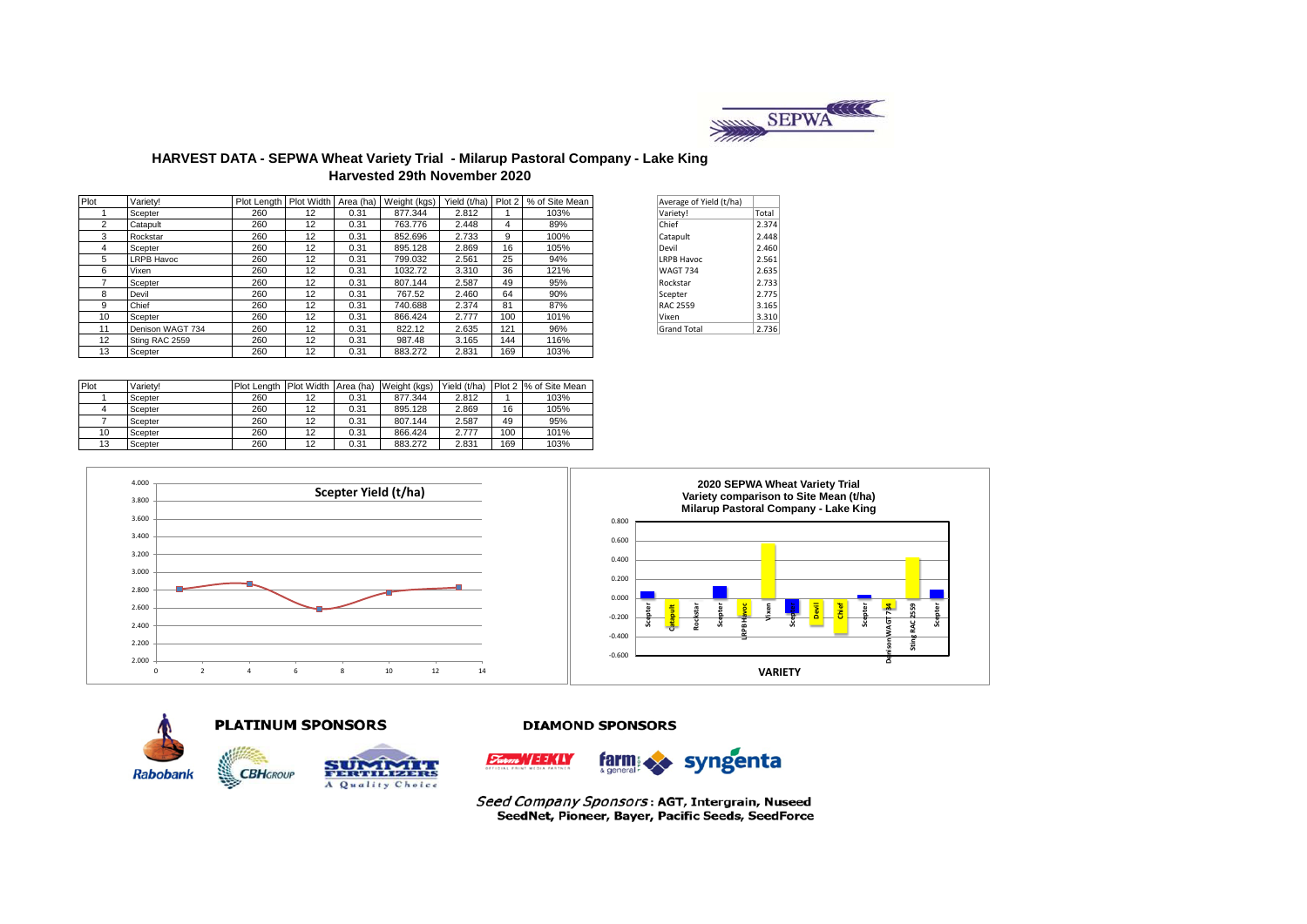



|                 |                   | Yield  |                | <b>Statistical Analys</b>                           |
|-----------------|-------------------|--------|----------------|-----------------------------------------------------|
| Plot            | Variety!          | (t/ha) | % of Site Mean |                                                     |
|                 | <b>Scepter</b>    | 2.812  | 103%           | Site Mean (t/ha)                                    |
| 2               | Catapult          | 2.448  | 89%            | Probability                                         |
| 3               | Rockstar          | 2.733  | 100%           | Least significant difference 5%                     |
|                 | <b>Scepter</b>    | 2.869  | 105%           | <b>CV %</b>                                         |
| 5               | <b>LRPB Havoc</b> | 2.561  | 94%            |                                                     |
| 6               | Vixen             | 3.310  | 121%           |                                                     |
|                 | <b>Scepter</b>    | 2.587  | 95%            |                                                     |
| 8               | Devil             | 2.460  | 90%            |                                                     |
| 9               | Chief             | 2.374  | 87%            |                                                     |
| 10              | <b>Scepter</b>    | 2.777  | 101%           |                                                     |
| 11              | Denison WAGT 734  | 2.635  | 96%            | Site D                                              |
| 12 <sup>2</sup> | Sting RAC 2559    | 3.165  | 116%           | <b>Soil Description:</b><br>Duplex (Sand over Clay) |
| 13              | <b>Scepter</b>    | 2.831  | 103%           | Saturday, 16 May 2020<br>Date Sown:                 |

#### **Plot Dimensions**

| Length (m) | Width (m) |      | Area (m2) Conversion Factor |
|------------|-----------|------|-----------------------------|
| 260        | 12        | 0.31 | 3.21                        |



# **PLATINUM SPONSORS**



Quality

 $C<sub>h</sub>$ 

 $\overline{A}$ 

### **DIAMOND SPONSORS**



Seed Company Sponsors: AGT, Intergrain, Nuseed SeedNet, Pioneer, Bayer, Pacific Seeds, SeedForce

### **Statistical Analysis**

| <b>Scepter</b> | 2.812 | 103% | Site Mean (t/ha)                | 2.736  |
|----------------|-------|------|---------------------------------|--------|
| Catapult       | 2.448 | 89%  | Probability                     | 0.026  |
| Rockstar       | 2.733 | 100% | Least significant difference 5% | 0.3355 |
| <b>Scepter</b> | 2.869 | 105% | CV %                            | 4.0    |
|                |       |      |                                 |        |

#### **Site Details**

| <b>Soil Description:</b> | Duplex (Sand over Clay)  |
|--------------------------|--------------------------|
| Date Sown:               | Saturday, 16 May 2020    |
| <b>Date Harvested</b>    | Sunday, 29 November 2020 |
| <b>Seeding Rate:</b>     | 70 kg/ha                 |